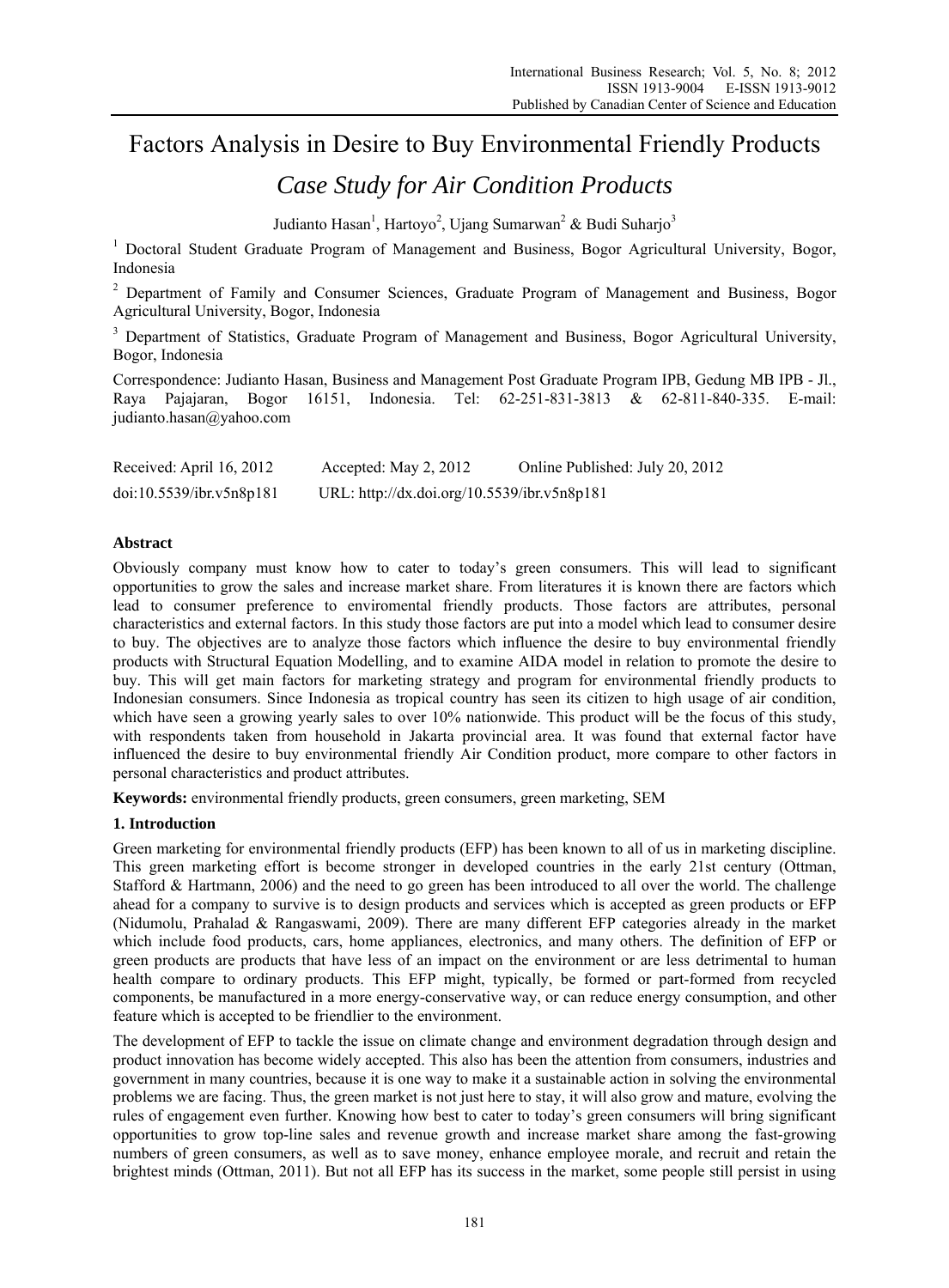the product as we can call it traditional or conventional products. Actually there are many ways to convert conventional products to be EFP in the same brand. This may include the change in raw materials, less packaging and more organic, more energy efficient, and many others.

As a developing country Indonesia has grown its economy with a growing demand for energy. It's policy on heavily subsidized electricity tariff has made Indonesia very inefficient for its energy utilization such as electricity. For the last five years there is strong pressure for the implementation of demand side management through the use of energy efficient equipment. The government is considering to slowly revoking the subsidy in the wake of strong international oil prices. Utilization of energy efficient equipment like Air Condition (AC) in millions of household in Indonesia will reduce not only the rate of growth for electricity subsidy, but also will reduce the growing demand for electricity generated from coal fired power plant from most of the island power generation which consequently reducing their  $CO<sub>2</sub>$  emission rate. Many NGO's, researchers and public officials have called people to engage in proenvironmental behaviours.

Environmental friendly products which include energy efficient products can be categorized as product innovation. It needs careful attention to many factors which influence and support it acceptances in marketplace i.e. the product attributes, personal characteristics of consumer, promotional effort, availability of environmental policy and many others. Government and private companies will need some guidance to promote the utilization of energy efficient household electronics and electrical appliances which in the case of Indonesia will produce less carbon for their need of energy. A successful utilization of energy efficient products as one of EFP, will need a suitable program and marketing strategy which influence the desire to buy. To support EFP success in Indonesian market, it is then required to know which factors we should take more attention, and how their relationship can be put in a model. The research also focus to AC which is the most electricity consuming appliances in many households in Indonesia.

Therefore reseach objectives are as follows :

- a) To analyze those factors which influence the desire to buy environmental friendly AC.
- b) To examine the hierarchy of effect model i.e. AIDA model in relation to promote the desire to buy environmental friendly AC.
- c) To analyze main factors for marketing strategy and program for environmental friendly products to Indonesian consumers.

## **2. Literature Review**

Research about the identity and nature of the green consumer has been the central character in the development of green marketing, as businesses attempt to understand and respond to external pressures to improve their environmental performance. Marketing practitioners and academics are attempting to identify and understand green consumers and their needs, and to develop market offerings that meet these needs. (Peattie, 2001). Some studies have tried to explore demographic, socio-demographic and psychographic to define green market-segments. For example age has been explored by many researchers. Where the earlier research found that green consumer were younger than average (Van Liere & Dunlap, 1981). More research for example by Samdahl and Robertson (1989), Vining and Ebreo (1990) and Roberts (1996) found that the green consumer as being older than average.

Some researchers found that women are more likely to present pro environmental behaviour for example in research from Mainieri, Barnett, Valdero, Unipan and Oskamp (1997). Also it is generally believed that income is positively correlated with environmental sensitivity. Because people with higher income level can pay more to have EFP compare to lesser income. But a research by Samdahl and Robertson (1989) found that environmentally aware consumers had a lower educational level and lower income than the average. The conclusion was income and educational level were not very reliable variables for predicting environmental concern or buying behaviour.

It is believed that socio demographics predictors are still controversial (Roberts, 1996; Kilbourne & Beckman, 1998). But, they still have some support in the sense that they still exert some influence (Laroche, Bergeron & Barbaro, 2001). Results also indicated that socio-demographics have their explanatory power is weak. Thus, there is little doubt that it has limited utility in the use of socio-demographic characteristics for profiling environmentally conscious consumers (Dimantopoulus, Schlegelmilch, Sinkovics & Bohlen, 2003).

Besides these studies on green market segmentation, another significant number of research papers seek to apply cognitive models in order to predict green consumer behaviour. But it has also produced weak relationships (Mainieri *et al*., 1997). Several studies have investigated the relationship between attitudes towards the environment and the buying of EFP. The studies undertaken by Homer and Kahle (1988) and McCarty and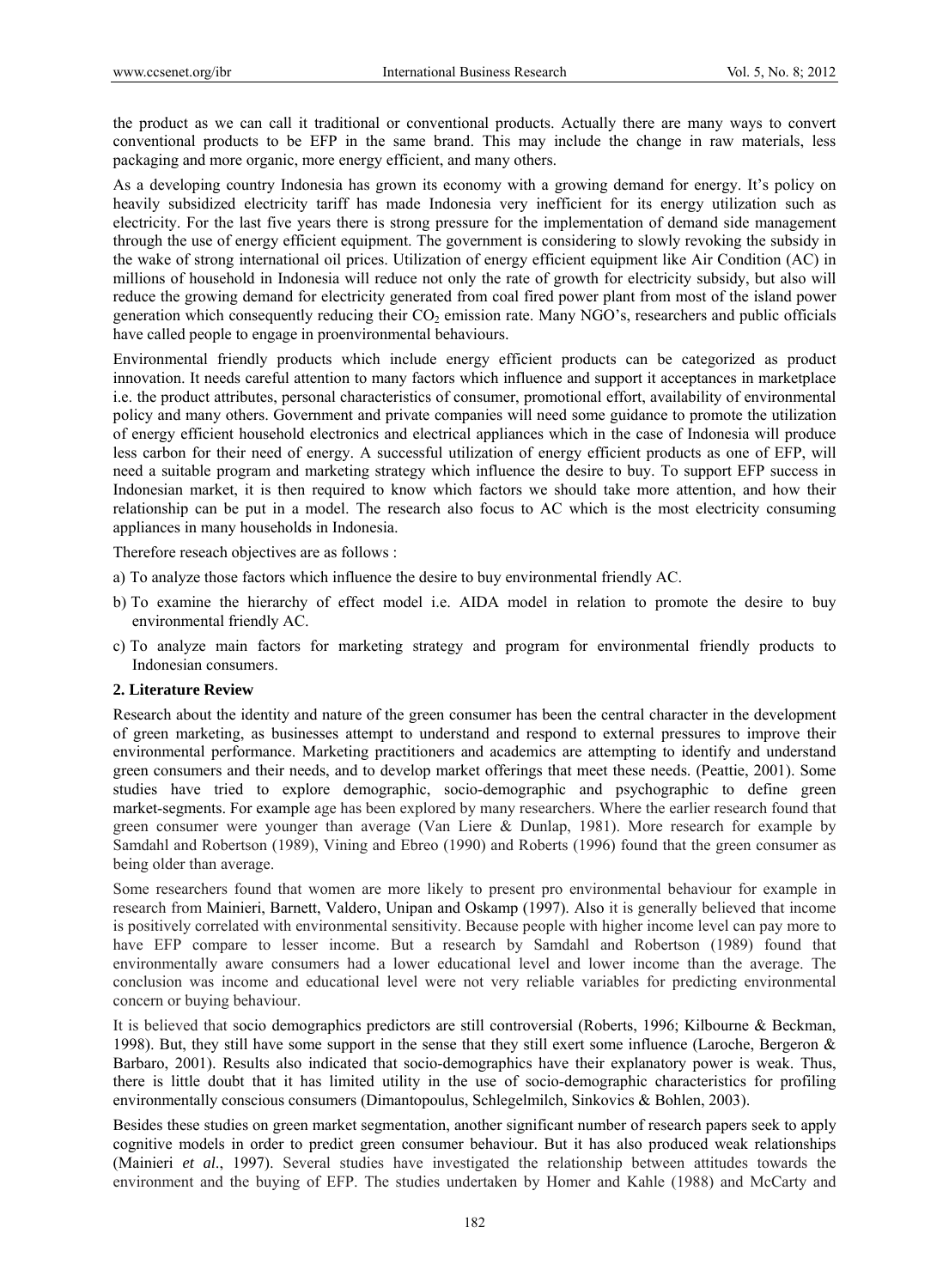Shrum (1994) helped to clarify the interrelationship between values, attitudes and environmental behaviour. They have provided the empirical support for the hierarchical effect of the 'value-attitude-behaviour' model. Research has shown that environmental concern is related, but not highly correlated, with consumer behaviour. Also there is a gap found between attitude and behaviour (Baker & Ozaki, 2008). Study by Mintel (2006) also found that despite pro-environmental attitudes, and willingness to pay more for environmentally-friendly products, few consumers translated these attitudes into regular green buying behaviour. These inconclusive results therefore put the challenge for researchers and green marketers who try to correctly identify the green consumer segment.

The recent survey from Catalyze Communications (Greendonesia Report 2011) has concluded that Indonesian consumer has now spend their money with more cautious toward what they buy. They would like to see their products are less harmful effect towards the environment and also would like to see the producer has their responsibility to the environment. So it will need a good strategy and program to make EFP more successful in Indonesia. Some researchers have indicated many other factors which make EFP are chosen compare to its conventional products (Straughan & Roberts, 1999; Laroche *et al*., 2001; Kim, 2002 ). So, finding those factors is quite essential for a good marketing strategy and program in Indonesia.

The widely-used model in marketing that attempts to explain consumer decision making process is called the *hierarchy of effects model*. Literature reviews reveal there is not one but many hierarchy of effects models. Although there are slightly different models, but basically this model propose there is a sequence of psychological stages before purchasing a product by the people. One quite popular model is commonly known with the acronym AIDA, standing for awareness-interest-desire-action. Its popularity still remains until now, although it has been introduced since 1920's. It is one of the many models of marketing communications based on a hierarchy of effects, because it is assumed that learning about a product will lead to feelings about the product that result in the purchase of the product. Previous research revealed that desire for action is the best predicting factor for behavioral changes between attention and interest for action (Bahram, Shaemi & Jolodar, 2011). AIDA model has also widely accepted as an adoption decision model (Engel, Blackwell & Miniard, 1995).

## **3. Research Methods**

#### *3.1 Sample*

There were 403 respondents agreed to participate in the study from Jakarta Provincial area and randomly selected using Multistage Random Sampling method. Jakarta was chosen because of the availability of information on EFP and easy access to electricity compare to other cities especially outside Java Island. Some brief explanation was given to the respondent about purpose of the research. Interview was held using a prepared questioner.

#### *3.2 Data Collection*

For data collection survey Interviews were hold in June 2011. A set of questionnaire was prepared, which consists of two sections. The first part records the respondents' demographic data and the second part contains 3 sections. Section 1, consist of 7 questions on awareness, 10 questions on interest and 9 questions on respondent desire to buy and utilize environmental friendly AC. Section 2 consist questions related to personal characteristics of respondent. Section 3 consists of questions regarding the external factors that might affect their decision to buy and utilize EFP (Air condition energy efficient product). Section 4 consists of questions related to perceived attributes (Rogers, 2003). There are 4 questions related to relative advantage, 3 questions on product complexity, 2 questions each for product compatibility, trialability and observeability. The scales used to measure those dimensions were Likert scales  $(1 =$  strongly disagree and  $5 =$  strongly agree).

#### *3.3 Analysis*

Structural Equation Modelling (SEM) was selected because some of the factors influencing the desire to buy EFP cannot be directly observed, but can be considered latent variables. Also SEM would allow analyzing simultaneously the relationship between dependent and independent variables in the model (Hair, Anderson, Tatham & Black, 1998). The software used was LISREL 8.5.1. SEM was employed also for *Confirmatory Factor Analysis* (CFA).

#### **4. Results and Discussion**

## *4.1 Demographic Profile*

Sixty two percent of the respondents were female, and the average age of the respondents was 37 years. About seventy two percent of respondents have their family monthly expenditure about Rp. 3,500,000 per month (about US \$ 350), and only five percent has their monthly expenditure over Rp. 5,000,000. Only twenty one point four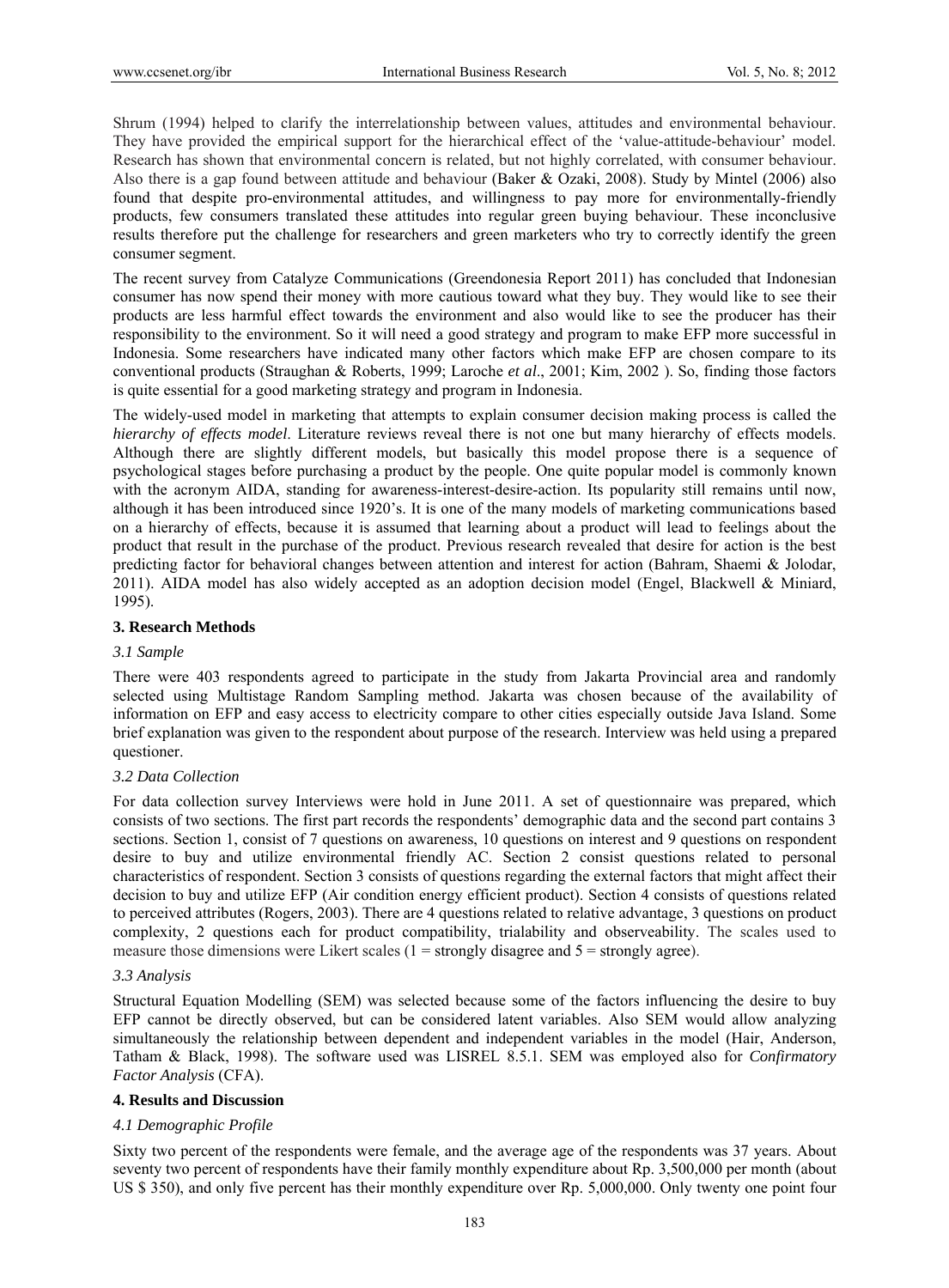percent of the respondent has college degree or better, and sixty point seven percent has been graduated from high school only. Forty percent of respondent has their occupation as housewives, which is quite common in Indonesia if the survey is carried out to household. While the remaining respondent work as clerk or running informal business.

#### *4.2 Desire to Buy Environmental Friendly Products Model*

To show the relationship among variables, a model was developed. The model utilized reference from Rogers (2003), AIDA model, and literatures namely from Laroche *et al*. (2001) and Schlegelmich *et al*. (1996). Those variables analyzed were Perceived Attributes (ATTRI), External Factors (EXTER), Personal Characteristics (PERSON), Awareness (AW), Interest (IAC) and Desire (DAC).

Perceived attributes variables measure the relative advantage (RELATIV), Complexity (COMPLEX), Compatibility (COMPATI), Trialability (TRIAL) and Observeability (OBSERV). External factors variables measure the Media utilization (MEDIA), Change agent promotion (PROMOTE), Social Interaction (SOCIAL), and Environmental policy (POLICY). Personal Characteristics variables measure Personality (PSNL), Life Style (LIFE), Environmental Knowledge (ENVI) and Decision making pattern (DECI). Also presented the standardized parameter estimates for the structural model, and the t-test result in Tables. Standardized structural coefficients estimates are used to compare the relative importance of the independent variables. The results indicate that not all the t-values for the standardized coefficients are above the  $1.96$  threshold. Those with  $(x)$ after the coefficients with t-values are not meeting this criteria.



Chi-Square=579.43, df=90, P-value=0.00000, RMSEA=0.013

Figure 1. Estimated Model Desire for Environmental Friendly Products (AC) in Indonesia

Model was tested for its goodness of fit using two statistical tests which are Chi-square  $(\chi^2)$  dan and Root Mean Square Error of Approximation (RMSEA). Model is acceptable if P-Value (from  $\chi^2$  test) at least over 0.05 or RSMEA value is less than 0.08. Statistical analysis resulted P-Value = 0.000 and RMSEA = 0.013. So, overall the empirical model was accepted as meeting the criteria required (Hair *et al.*, 1998).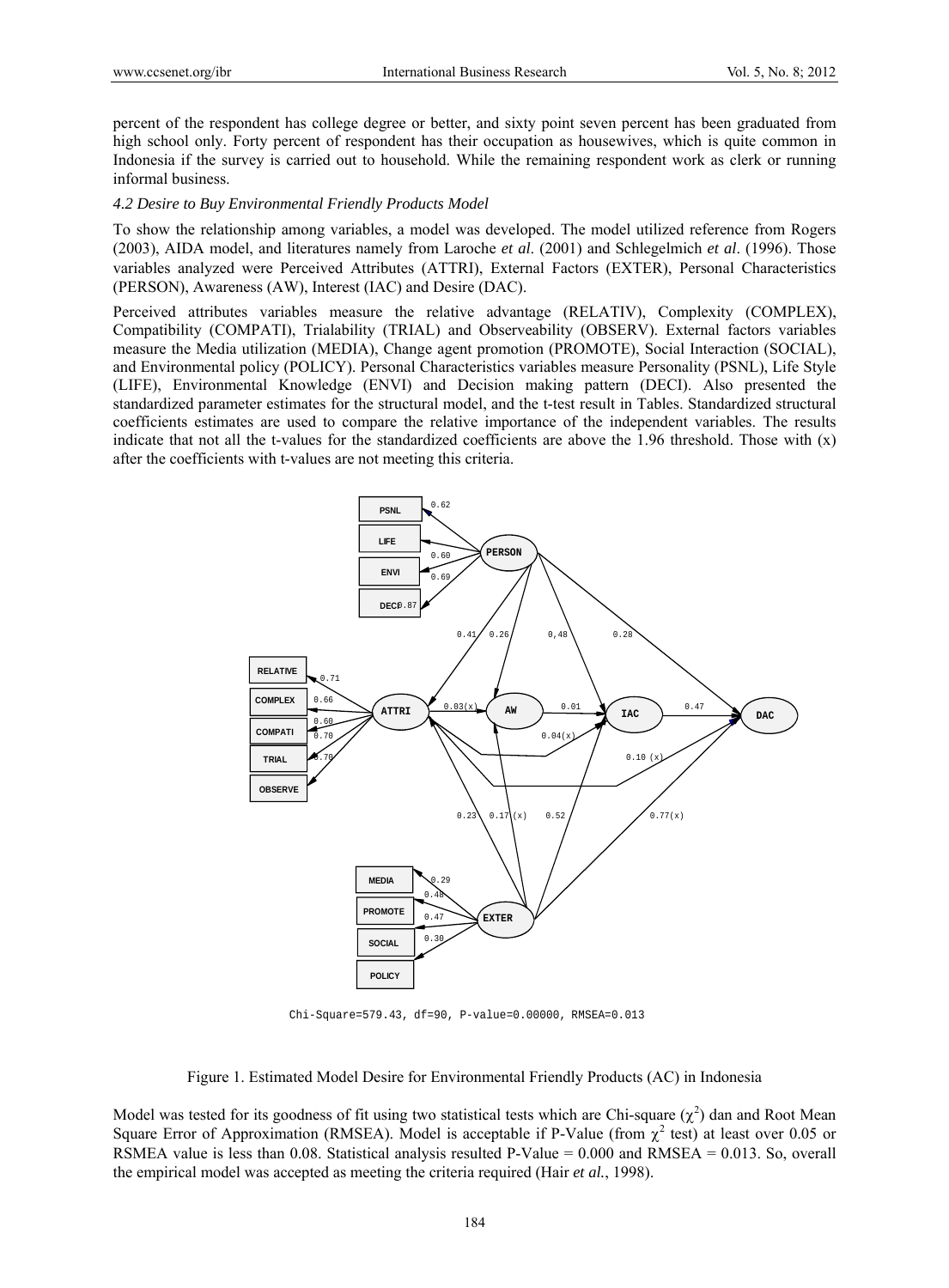# *4.3 Perceived Attributes*

An innovation is an idea, practice or object that is perceived as new by an individual or other unit of adoption. How the adopter perceived characteristics of the innovation has impacts on the process of adoption. The elements of the theory in Rogers (2003) relate to how an innovation is perceived based on its relative advantage, compatibility, complexity, trialability, and observability. The relative advantage of a product innovation, are not those dictated by the producers, but those as perceived by the individual. This attribute can be measured in economic terms, social prestige, convenience, satisfaction. Relative advantage from environmental friendly AC should relate to how much the customer or user could save from savings in energy (electricity) bill, or it could also give social prestige in the eyes of their peer or relatives. Compatibility as the degree to which an innovation is perceived as consistent with existing values, past experiences, and needs of potential adopters. This means that past values for AC that is bigger and a mean to show the wealth of user should than be replaced by more functional values. Complexity of an innovation shows its ease or difficulty of use, being classified on the complexity-simplicity continuum. An important characteristic of an innovation is the ability of end users to experiment with it, or use it on a trial basis (Rogers, 2003). A trial period for an innovation helps potential adopters answer their own questions about how an innovation might work in their particular situation (trialability). The element of an innovation to which the results of an innovation are visible to others (observeability) is the fifth attribute.

| Table 1. T-test result for Perceived Attributes (ATTRI) |  |
|---------------------------------------------------------|--|
|                                                         |  |

| No          | <b>FACTORS</b>                | Coeff | t <b>value</b> | Result <sup>®</sup> |
|-------------|-------------------------------|-------|----------------|---------------------|
|             | Relative Advantage (RELATIVE) | 0.71  | 10.50          | Significant         |
| $\sim$<br>∸ | Complexity (COMPLEX)          | 0.66  | 12.36          | Significant         |
|             | Compatibility (COMPATI)       | 0.60  | 10.68          | Significant         |
|             | Triability (TRIAL)            | 0.70  | 11.10          | Significant         |
|             | Observeability (OBSERVE)      | 0.70  | 12.09          | Significant         |

*Note:*  $* = t$ -test of significance result at  $\alpha = 0.05$  where t value above 1.96 is considered statistically significant.

In this study the model was tested by using AC for response on EFP available in Indonesian market. From figure shown, it can be seen that relative advantage (RELATIVE) has a coefficient of 0.71 and this is highest among other factor. All other factor are all significant where result from t-test of significance showed all five factors statistically significant for influencing perceived attribute of EFP. As many Indonesian are using AC at home in the office, the economic benefit from saving in electricity cost will be expected to be achieved immediately in daily operation. This is could be the best reason the relative advantage to be seen as more important compare to other attributes.

## *4.4 External Factors*

There are external factors that will influence consumer desire to buy or adopt EFP. In fig. 1 it is shown that promotion effort of change agent (PROMO) and social interaction (SOCIAL) are two of the most important to contribute in external factors. Their coefficient are 0.48 and 0.47 respectively. One important factor in change agent success is the amount of effort spent in communication activities with clients (Rogers, 2003), this will increase interest (IAC) and desire (DAC) of environmental friendly AC.

|  | Table 2. T-test results for External Factors (EXTER) |  |
|--|------------------------------------------------------|--|
|  |                                                      |  |

| No | <b>FACTORS</b>                   | Coeff | t value- | Result <sup>®</sup> |
|----|----------------------------------|-------|----------|---------------------|
|    | Media Selection (MEDIA)          | 0.29  | 8.74     | Significant         |
|    | Change Agent Promotion (PROMOTE) | 0.48  | 13.09    | Significant         |
|    | Social Interaction (SOCIAL)      | 0.47  | 8.98     | Significant         |
| 4  | Decision Making (POLICY)         | 0.30  | 5.48     | Significant         |

*Note:*  $* = t$ -test of significance result at  $\alpha = 0.05$  where t value above 1.96 is considered statistically significant.

Social Interaction is reciprocal relationship which can influence each other between consumers, information will also flow through this method. Environmental policy (POLICY) from the authorities will affect the consumers, through its program which affect the daily life. Environmental policy (POLICY) has its influence on external factors affecting mainly on interest and desire, although this is lower compare to other factors. Also media selection (MEDIA) for conveying message on green products utilization will influence the rate of adoption (Rogers, 2003).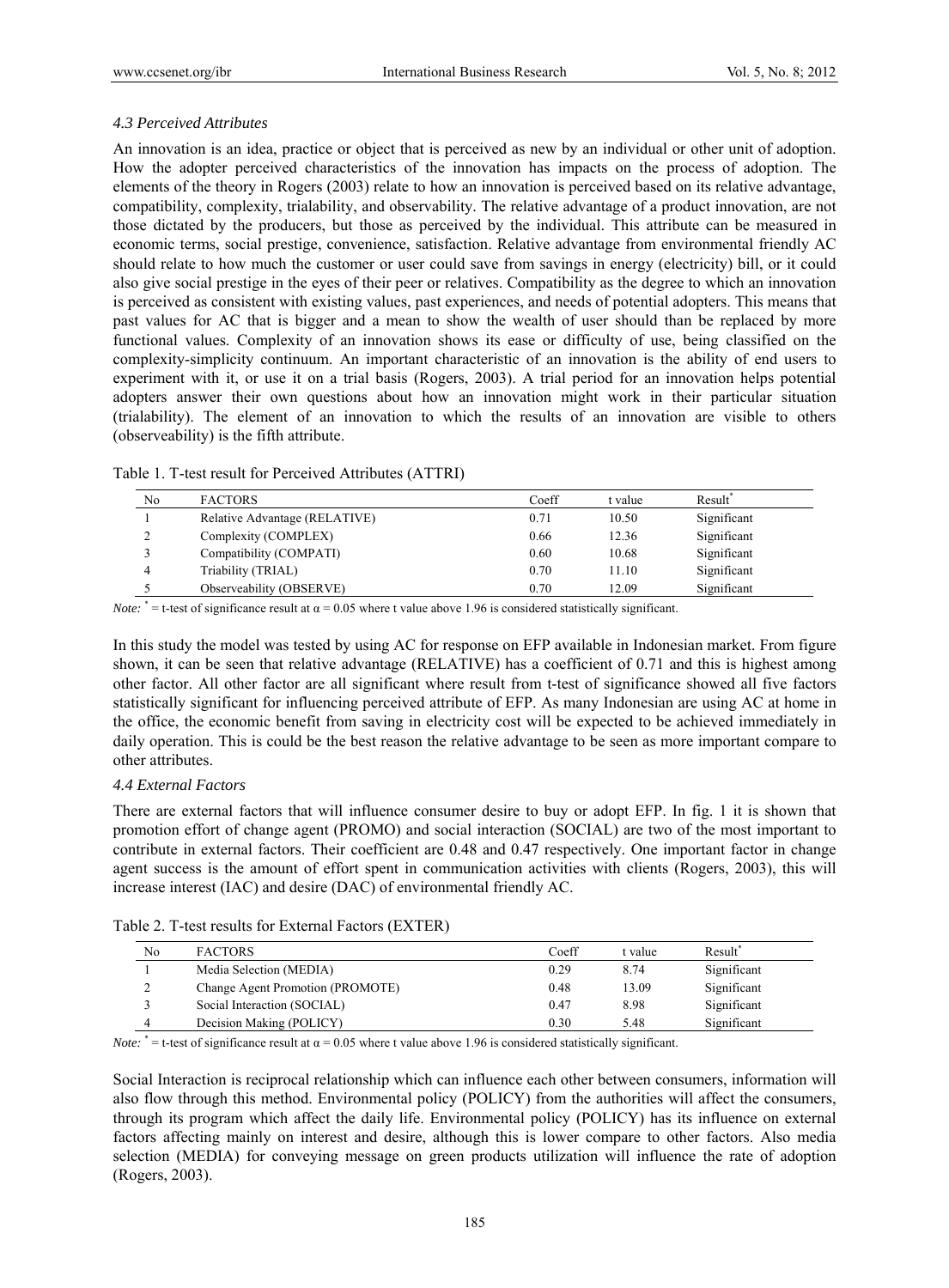This result shows that effort from change agent with good communication using advertising media will bring success to increase desire to buy EFP (DESIRE). Change agent promotion will be needed mainly during the early stage of knowledge stage (Rogers, 2003).

# *4.5 Personal Characteristics*

Purchase decisions vary between individuals because of unique characteristics possessed by each individual. In this research personal characteristic factors were analyzed, which include Lifestyle (LIFE), Personality (PSNL), Decision making process (DECI), and environmental knowledge (ENVI). Lifestyle is a popular concept for understanding consumer behaviour, perhaps because it is more contemporary that personality and more comprehensive than values (Engel *et al*., 1995).

# Table 3. T-test results for Personal Characteristics

| No | <b>FACTORS</b>                | Coeff | t value | Result <sup>®</sup> |  |
|----|-------------------------------|-------|---------|---------------------|--|
|    | Personality (PSNL)            | 0.62  | 13.39   | Significant         |  |
|    | Lifestyle (LIFE)              | 0.87  | 21.44   | Significant         |  |
|    | Enviromental Knowledge (ENVI) | 0.60  | 12.87   | Significant         |  |
| 4  | Decision Making (DECI)        | 0.69  | 15.45   | Significant         |  |

*Note:*  $* =$  t-test of significance result at  $\alpha = 0.05$  where t value above 1.96 is considered statistically significant.

Although life style and personality construct have been quite popular in many consumer research, it was in the 1960s that the concept of lifestyle first began to be used more frequently by marketing managers in research undertaken into the phenomena of buying and consumption. In green marketing the research from Laroche *et al.* (2001), Straughan and Roberts (1999), have tried to explain this factor. Also many researches on personal characteristics affect intention and behaviours to buy green products were conducted such as from Schlegelmich *et al*. (2001) and Kim (2002). Also many other researchers have tried to identify psychographic correlates of green attitudes and behaviours. The result showed that they do provide some interesting insights into the nature of the green consumer (Straughan & Roberts, 1999).

In Figure 1 it is shown personal characteristic (PERSON) was affected by lifestyle (LIFE) with coefficient at 0.87. While decision making (DECI) coefficient is 0.69; personality (PSNL) 0.62 and environmental knowledge (ENVI) 0.60. All t-test of significance resulted all factors were significant well over 1.96 for  $\alpha = 0.05$ . This result shows consistency in many studies in which lifestyles were found to be excellent predictors.

# *4.6 Awareness, Interest and Desire Model*

Coefficient from personal characteristics (PERSON) to awareness (AW) was the only factor variable significant. It can be seen result from t-test, all other variables i.e. ATTRI and EXTER were not significant. Meanwhile Interest (IAC) was more affected by external factors (EXTER) with coefficient of 0.52. Although personal characteristics (PERSON) has a coefficient little bit lower than that, which is at 0.48. Perceived Attributes (ATTRI) were not significant. Desire (DAC) was also affected more by interest (IAC) with coefficient at 0.47, while coefficient for external factors (EXTER) was 0.77 it's t values was less than 1.96. Perceived Attributes (ATTRI) was not statistically significant in affecting Interest (IAC) and Desire (DAC).

| No             | Path                                 | Coeff   | t value | Result*     |
|----------------|--------------------------------------|---------|---------|-------------|
|                | $PERSON \rightarrow$<br><b>ATTRI</b> | 0.41    | 7.81    | Significant |
| $\overline{2}$ | $PERSON \rightarrow$<br>AW           | 0.26    | 3.54    | Significant |
| 3              | $PERSON \rightarrow \text{IAC}$      | 0.48    | 3.70    | Significant |
| 4              | PERSON - DAC                         | 0.28    | 2.00    | Significant |
| 5              | <b>ATTRI</b><br>AW                   | 0.03(x) | 0.98    | Not sig.    |
| 6              | <b>ATTRI</b><br><b>IAC</b>           | 0.04(x) | 1.09    | Not sig.    |
| 7              | <b>ATTRI</b><br><b>DAC</b>           | 0.10(x) | 0.93    | Not sig.    |
| 9              | <b>EXTER</b><br><b>ATTRI</b>         | 0.23    | 2.86    | Significant |
| 10             | <b>EXTER</b><br>AW<br>→              | 0.17(x) | 0.82    | Not sig.    |
| 11             | EXTER $\rightarrow$<br><b>IAC</b>    | 0.52    | 4.97    | Significant |
| 12             | EXTER $\rightarrow$<br><b>DAC</b>    | 0.77(x) | 0.27    | Not sig.    |
| 13             | AW<br>IAC                            | 0.01    | 2.53    | Significant |
| 14             | <b>IAC</b><br><b>DAC</b>             | 0.47    | 2.92    | Significant |

Table 4. T-test results for Estimated Model

Note:  $* = t$  test of significance result at  $\alpha = 0.05$  where t value above 1.96 is considered statistically significant. (x) = Not statistically significant result.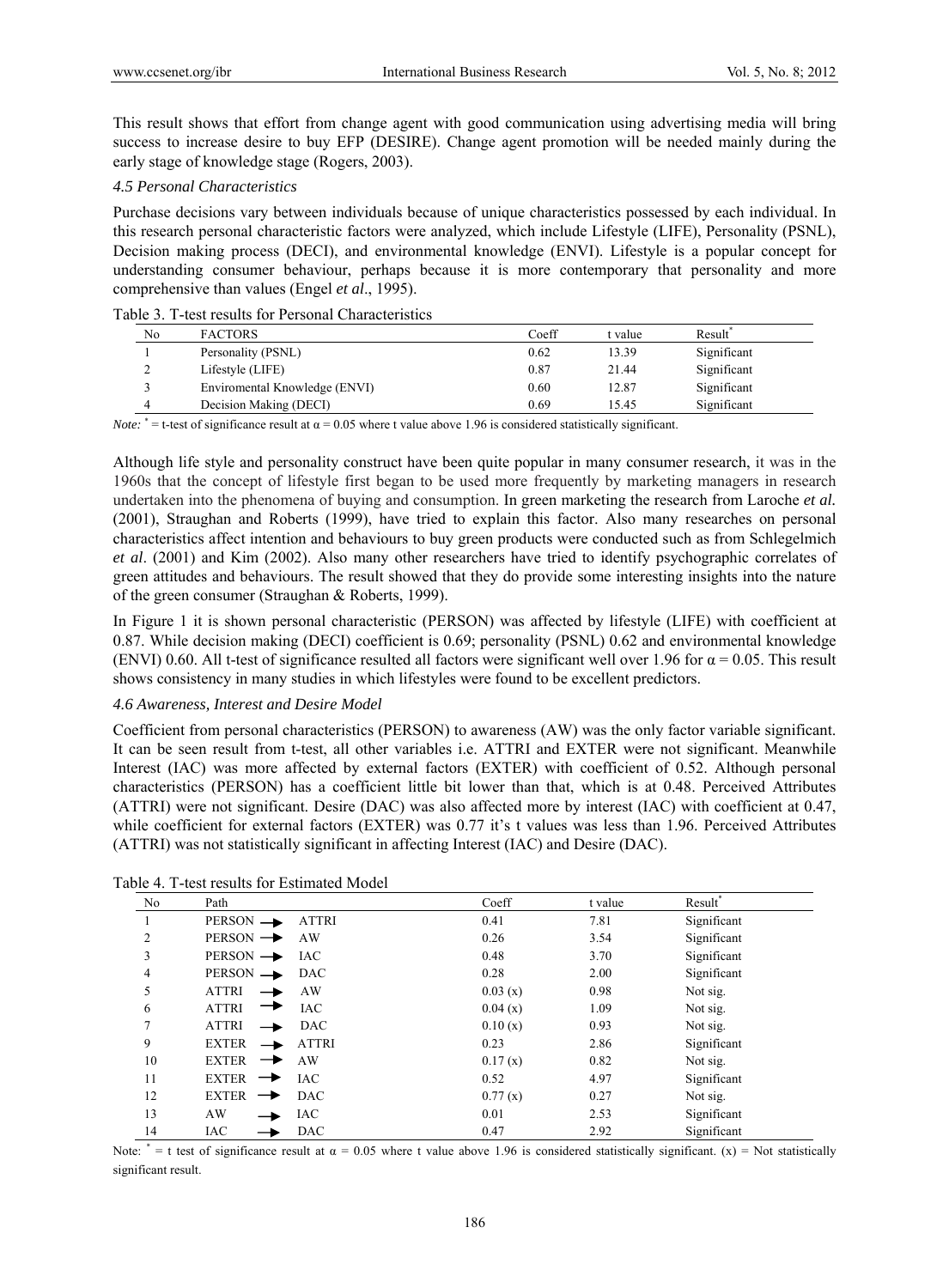Personal characteristics (PERSON) and external factors (EXTER) are more influential in consumer interest, but in the case of desire towards environmental friendly AC (DAC) consumers are going more through interest stage before they reach their desire stage. Personal characteristics can have a direct influence to the consumer interest and desire. This result has shown stages in Awareness Interest and Desire in estimated model can be significantly affected by some of the factors. Where it shows also which dominant factors affect each stages.

## *4.7 Managerial Implications*

Companies and government can find another way to look at the motivation for environmental behaviour patterns, centred on the individual cost-benefit analysis inherent in human decision-making. As behavioural choices imply costs but can deliver benefits, the consumer will behave in an environmentally sound manner if to do so seems likely to deliver sufficient benefit to make up for the higher price of green products, or the inconveniences involved in recycling or saving energy (Hartmann & Ibanez, 2006). In that case consumer will compare EFP attributes with conventional one. To make it easier for customer in recognising EFP it is then advisable to implement environmental labelling. This may relate to specific product categories, such as energy efficient equipments, in this case air condition. Products with well known brand are more advisable to use this labelling scheme. Because green brands can evoke positive emotions in certain target groups by simply offering information on environmentally sound product attributes. Knowing that a brand is green will always make some consumers feel better while using it. This can be achieved by adding its attribute with relative advantage in energy efficiency, utilization of materials that safe to environment, and recyclable. Company need to innovate the environmental friendly product attributes suitable for their products in the competitive market place.

Companies can improve the trust to them and strengthen the bond to their and future customer by throwing a consistent join action to hold the constant environmental degradation and improve the situation in daily life. This can start from tree planting days, and support to wild life or back to nature program. To do so companies must engage change agents who can work closely with them. This change agent should have their own effort from their daily activities. He or she can come from different background and can be a celebrity in national level.

Personal characteristics like the lifestyle of consumer has influenced the awareness interest and desire towards EFP, so marketing communication to the right target where innovation in EFP is fit with the consumer expected lifestyle. Since the growing of middle class in Indonesia Government can also support the green lifestyle to middleclass which need energy efficient AC and EFP to support their daily life. Millions of household will benefit from energy efficient equipments and appliances to reduce their electricity cost. Government need to support this action because the reducing energy used in household sector will make government budget not to suffer again from heavy subsidy. Above the line programs using advertisement should be placed in many media to inform them about the benefit of being energy efficient, not only for themselves, but also to the country and to the world.

Green lifestyles can benefit consumer, but to shape this companies need to develop as specific program to the right target. It is on the consumer mind to decide and choose what is available in the market and make the best to change their world to more environmental friendly. Choosing the real EFP is now becoming easier although some claims might be false.

Environmental friendly products innovation will support the differentiation strategy. But it is necessary to make the customer agree to the green claim and to what extent the impact of the products they buy to their environment. A labelling scheme that is accepted nationwide can be introduced and promoted into Indonesian market.

## **5. Conclusion**

This research has analysed the influence of factors attributable to desire toward EFP. It is found that the external and personal characteristic factors have their role in affecting the consumer readiness toward marketing communication and develop the awareness, interest and desire. Effort from change agent will also determine the success to build desire to buy EFP. Meanwhile companies and also government must put attention to shape lifestyle of consumers. Introducing new lifestyle related with environmental friendliness and energy conscious will help. Closest fit will determine the success of environmental friendly AC and other EFP.

The model developed using hierarchy of effect from AIDA model has shown the small effect from the perceived attributes. But the effect from other factors might need further research. The challenge for green marketers has so far been to increase the perception of individual benefits by adding emotional value to green brands, and will be even more so in the future.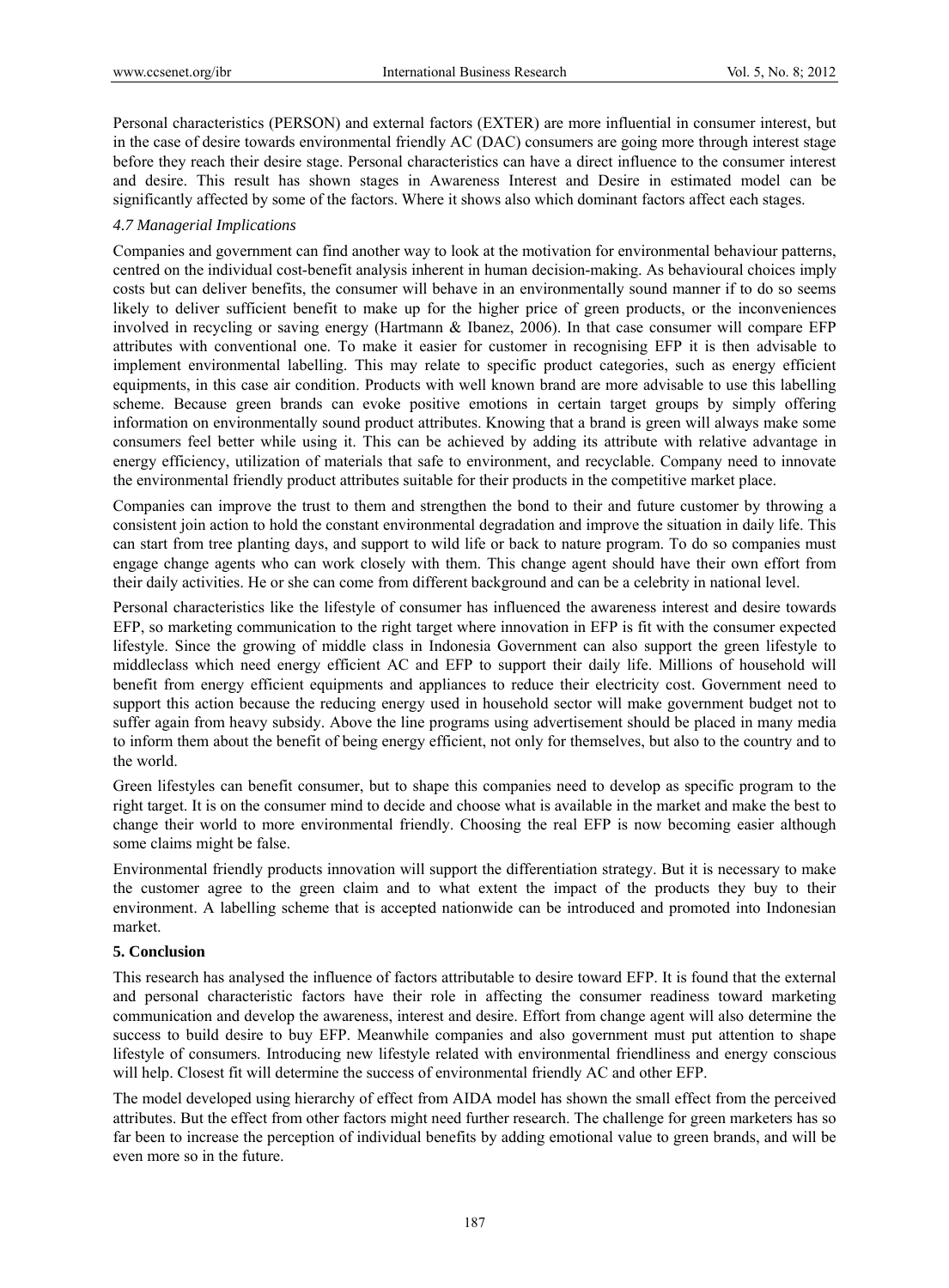Marketers must allow innovation in EFP to be introduced into the market with good marketing communication strategy and positioned the product as the green alternative to conventional products in the same product category and brand.

The limitations from this research include the cross-sectional nature of the study and the sample used. Many reports the difficulties to infer from a single study especially in green marketing issues. Samples taken from capital city of Indonesia may represent the urban households only, it may not represent those towns and rural households in other parts of Indonesia with difficulties in finding EFP suitable to their daily activities.

#### **References**

- Bahram, R., Shaemi, A., & Jolodar, SYE. (2011). Assessing the Effectiveness of Electric Conservation Advertisements in Isfahan Channel Television. *International Business Research, 4*(3), 194-200.
- Baker, J. P., & Ozaki, R. (2008). Pro Environmental Products: Marketing influence on consumer purchase decision. *Journal of Consumer Marketing, 25*(5), 281-293. http://dx.doi.org/10.1108/07363760810890516
- Catalyze Communications. (2011). *Greendonesia 2011 Report*. Retrieved from http://www.catalyzecommunications.com/research
- Connolly, J., & Prothero, A. (2003). Sustainable Consumption: Consumption, Consumers and the Commodity Discourse. *Consumption, Markets and Culture, 6*(4), 275-291. http://dx.doi.org/10.1080/1025386032000168311
- D'Souza, C., Taghian, M., & Khosla, R. (2007). Examination of environmental beliefs and its impact on the influence of price, quality and demographic characteristics with respect to green purchase intention. *Journal of Targeting, Measurement and Analysis for Marketing, 15*(2), 69-78. http://dx.doi.org/10.1057/palgrave.jt.5750039
- Diamantopoulos, A., Schlegelmilch, B. B., Sinkovics, R. R., & Bohlen, G. M. (2003). Can sociodemographics still play a role in profiling green consumers? A review of the evidence and an empirical investigation. *Journal of Business Research, 56*(6), 465-480. http://dx.doi.org/10.1016/S0148-2963(01)00241-7
- Engel, J. F., Blackwell, R. D., & Miniard, P. W. (1995). *Consumer Behavior* (8th ed.). Orlando: The Dryden Press.
- Ginsberg, J. M., & Bloom, P. N. (2004). Choosing the Right Green-Marketing Strategy. *MIT Sloan Management Review, 46*(1), 79-88.
- Hair, J. K., Anderson, R. E., Tatham, R. L., & Black, W. C. (1998). *Multivariate Data Analysis*. Prentice-Hall, Englewood Cliffs, NJ.
- Hartmann, P., & Ibanez, V. A. (2006). Green Value Added. *Marketing Intelligence & Planning, 24*(7), 673-680. http://dx.doi.org/10.1108/02634500610711842
- Homer, P., & Kahle, L. (1988). A structural equation test of the value attitude behaviour hierarchy. *Journal of Personality and Social Psychology, 54*(4), 638-646. http://dx.doi.org/10.1037/0022-3514.54.4.638
- Kalafatis, S. P., Pollard, M., East, R., & Tsogas, M. H. (1999). Green Marketing and Ajzen Theory of Planned Behaviour: a cross market examination*. Journal of Consumer Marketing, 16*(5), 441. http://dx.doi.org/10.1108/07363769910289550
- Kilbourne, W. E. (1998). Green Marketing: A Theoretical Perspective. *Journal of Marketing Management, 14*(6), 641-656. http://dx.doi.org/10.1362/026725798784867743
- Kilbourne, W. E., & Beckman, S. C. (1998). Review and Critical Assessment of Research on Marketing and the Environment. *Journal of Marketing Management, 14*(6), 513-533. http://dx.doi.org/10.1362/026725798784867716
- Kim, Y. (2002). The Impact of Personal Value Structures on Consumer Proenvironmental Attitudes, Behaviors, and Consumerism: Across Cultural Study. Retrieved from ProQuest Digital Dissertations.
- Laroche, M., Bergeron, J., & Barbaro Forleo, G. (2001). Targeting consumers who are willing to pay more for environmentally friendly products. *The Journal of Consumer Marketing, 18*(6), 503. http://dx.doi.org/10.1108/EUM0000000006155
- Mainieri, T., Barnett, E., Valdero, T. R., Unipan, J. B., & Oskamp, S. (1997). Green buying: The influence of environmental concern on consumer behaviour. *Journal of Social Psychology, 137*(2), 189-204. http://dx.doi.org/10.1080/00224549709595430